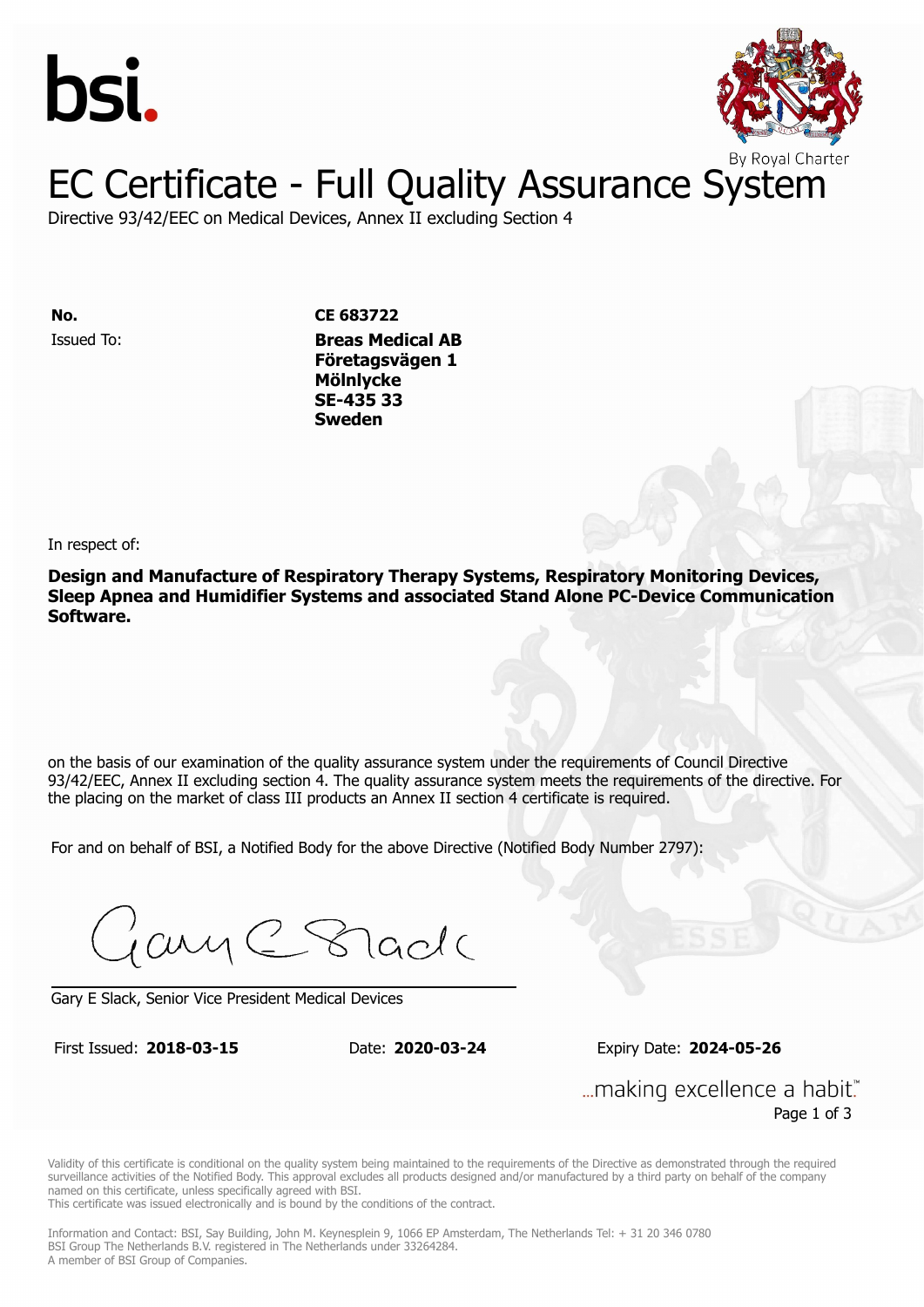



#### **Supplementary Information to CE 683722**

Issued To: **Breas Medical AB Företagsvägen 1 Mölnlycke SE-435 33 Sweden**

| <b>NBOG code</b> | <b>Device Name</b>                                                                              | <b>Intended Purpose per</b><br><b>IFU</b> |
|------------------|-------------------------------------------------------------------------------------------------|-------------------------------------------|
| <b>Class IIa</b> |                                                                                                 |                                           |
| MD 1102          | Respiratory Therapy Device for continuous and<br>automatic positive airway pressure (CPAP/APAP) | N/A for class IIa                         |
| MD 0101          | Breathing Circuits and ventilator accessories                                                   | N/A for class IIa                         |
| MD 1111          | Mobile app intended to control the CPAP/APAP and<br>monitor sleep quality.                      | N/A for class IIa                         |

First Issued: **2018-03-15** Date: **2020-03-24** Expiry Date: **2024-05-26**

... making excellence a habit." Page 2 of 3

Validity of this certificate is conditional on the quality system being maintained to the requirements of the Directive as demonstrated through the required surveillance activities of the Notified Body. This approval excludes all products designed and/or manufactured by a third party on behalf of the company named on this certificate, unless specifically agreed with BSI.

This certificate was issued electronically and is bound by the conditions of the contract.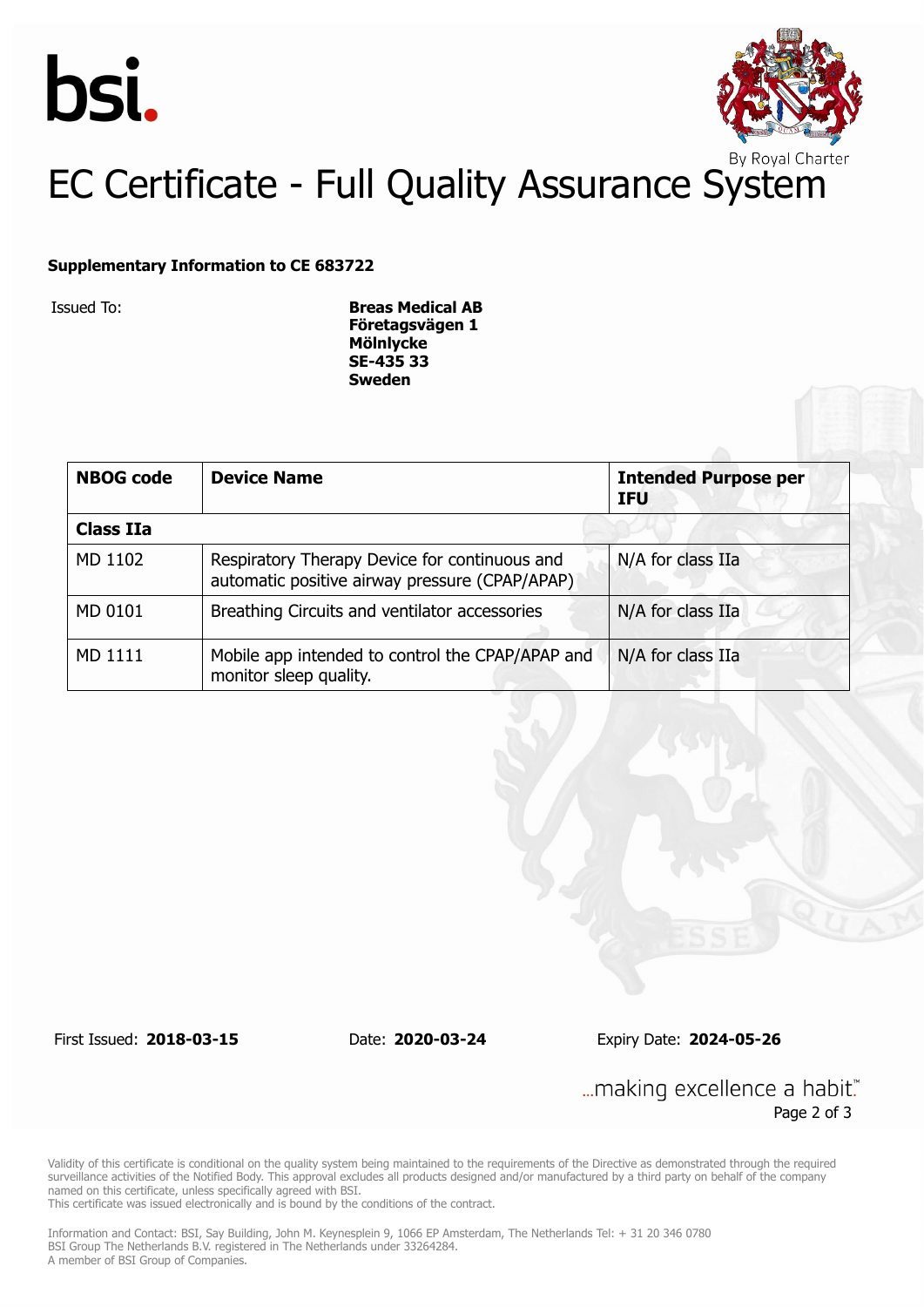



#### **Supplementary Information to CE 683722**

Issued To: **Breas Medical AB Företagsvägen 1 Mölnlycke SE-435 33 Sweden**

| <b>NBOG code</b> | <b>Device Name</b>                              | <b>Intended Purpose per IFU</b>                                                                                                                                                                                                                                                                                                                                                                                                                                                                                                                                                |  |
|------------------|-------------------------------------------------|--------------------------------------------------------------------------------------------------------------------------------------------------------------------------------------------------------------------------------------------------------------------------------------------------------------------------------------------------------------------------------------------------------------------------------------------------------------------------------------------------------------------------------------------------------------------------------|--|
| <b>Class IIb</b> |                                                 |                                                                                                                                                                                                                                                                                                                                                                                                                                                                                                                                                                                |  |
| MD 1102          | Vivo Family and Nippy<br>Family                 | The Vivo Family and Nippy Family devices are<br>intended to provide non-invasive or invasive, long-<br>term mechanical ventilatory support to adult and<br>pediatric patients (weighing more than 5kg). The<br>devices may be used continuously or intermittently<br>by either spontaneously breathing patients or<br>patients who are dependent on ventilatory support.<br>The devices are intended to be used for life-<br>supporting and non life-supporting ventilation at<br>home, institution, hospitals or in portable<br>applications such as wheelchairs and gurneys. |  |
| MD 1111          | Vivo Family and Nippy<br><b>Family Software</b> | The Vivo Family and Nippy Family software is used<br>for follow-up on patient's ventilator treatment.                                                                                                                                                                                                                                                                                                                                                                                                                                                                          |  |
| MD 1102          | <b>Humidifiers</b>                              | The Humidifier is intended to humidify the patient<br>air during breathing therapy. It is intended for non-<br>invasive use only.                                                                                                                                                                                                                                                                                                                                                                                                                                              |  |

First Issued: **2018-03-15** Date: **2020-03-24** Expiry Date: **2024-05-26**

... making excellence a habit." Page 3 of 3

Validity of this certificate is conditional on the quality system being maintained to the requirements of the Directive as demonstrated through the required surveillance activities of the Notified Body. This approval excludes all products designed and/or manufactured by a third party on behalf of the company named on this certificate, unless specifically agreed with BSI.

This certificate was issued electronically and is bound by the conditions of the contract.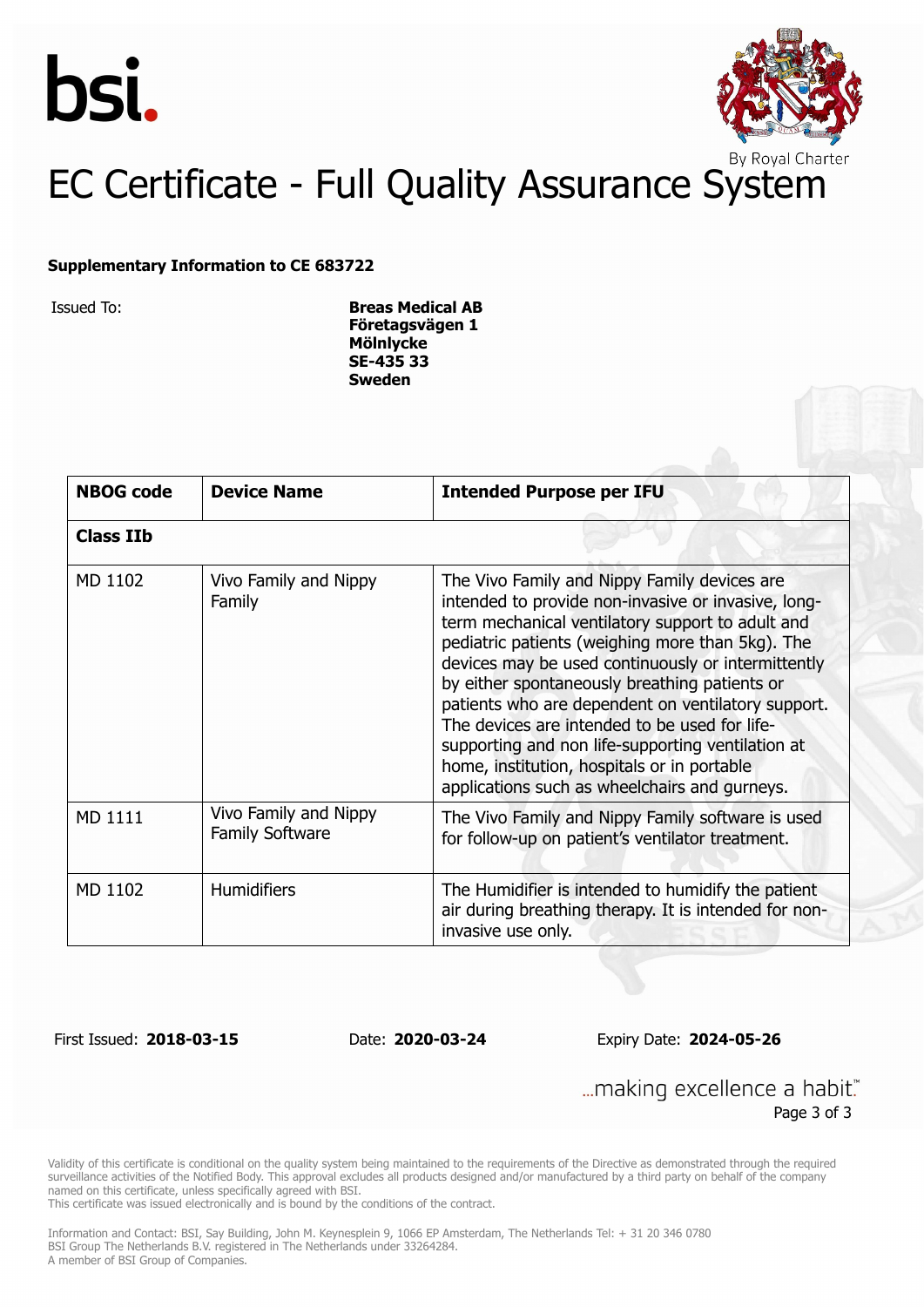



Directive 93/42/EEC on Medical Devices, Annex II excluding Section 4

#### List of Significant Subcontractors

Recognised as being involved in services relating to the product covered by:

Certificate No: **CE 683722**

Date: **2020-03-24** Issued To: **Breas Medical AB Företagsvägen 1 Mölnlycke SE-435 33 Sweden**

#### Breas Medical Ltd Units A1-A2 The Bridge Business Centre Timothy's Bridge Road Stratford Enterprise Park Stratford-upon-Avon CV37 9HW United Kingdom **Manufacture** Breas Medical, Inc 16 Esquire Road North Billerica **Massachusetts** 01862 USA **Design Development Manufacture** GlobalMed Inc. 155 North Murray Street **Trenton** Ontario K8V 5R5 Canada **Manufacture Subcontractor: Service(s) supplied**

... making excellence a habit."

Page 1 of 3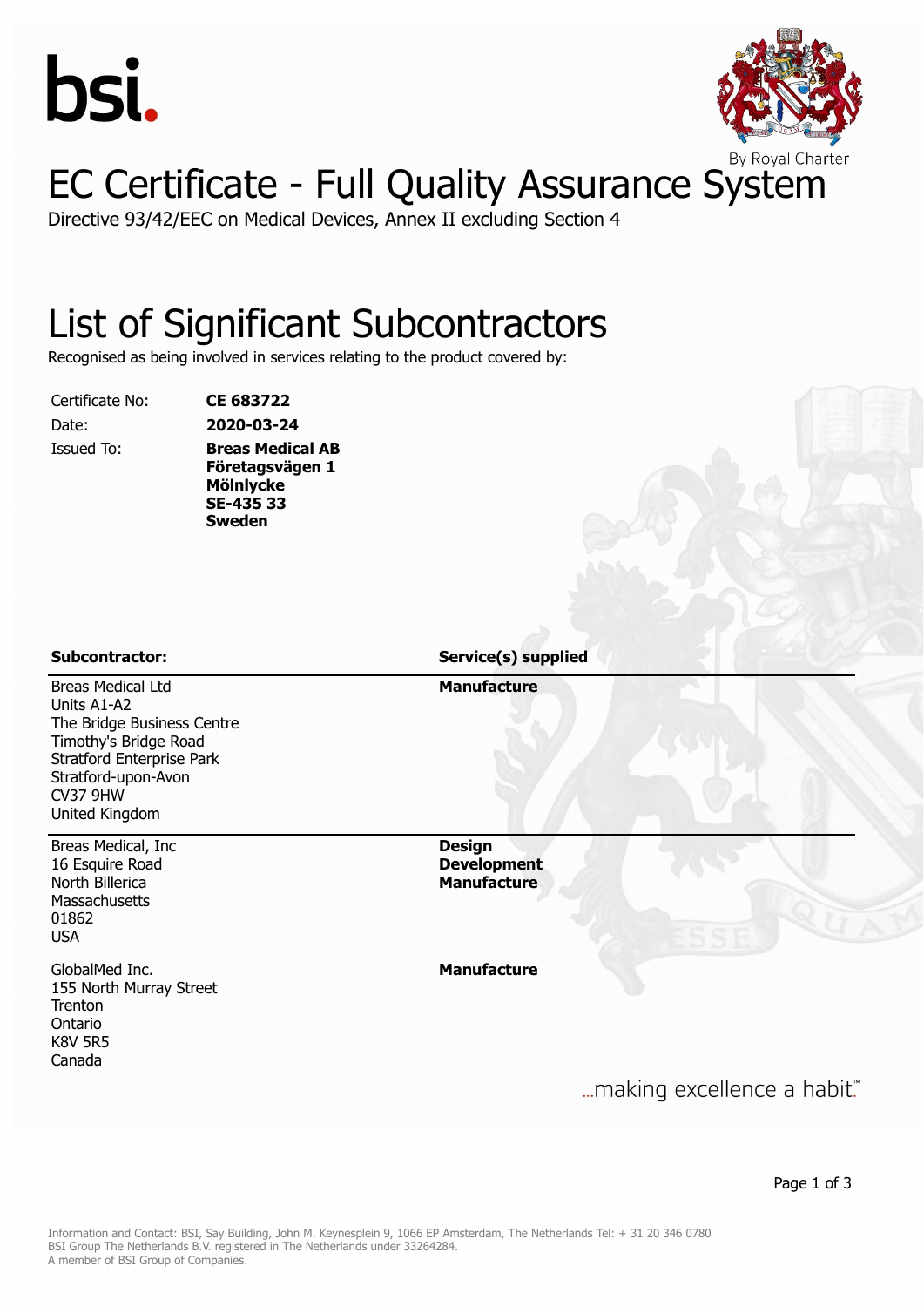



Directive 93/42/EEC on Medical Devices, Annex II excluding Section 4

#### List of Significant Subcontractors

Recognised as being involved in services relating to the product covered by:

Certificate No: **CE 683722**

Date: **2020-03-24** Issued To: **Breas Medical AB Företagsvägen 1 Mölnlycke SE-435 33 Sweden**

**Subcontractor: Service(s) supplied**

Guangzhou Schauenburg-truplast Hose Technology Ltd **Manufacture** No. 6, Nanjiang 3rd Road Nansha District **Guangzhou** Guangdong 511462 P.R. China

i3TEX AB Klippan 1A 414 51 Göteborg Sweden

Inission Borås AB Gränsvägen 6 518 40 Sjömarken Sweden

NOTE TORSBY AB

Inova Park 685 29 Torsby Sweden

**Design Development**

**Manufacture**

**Manufacture**

... making excellence a habit."

Page 2 of 3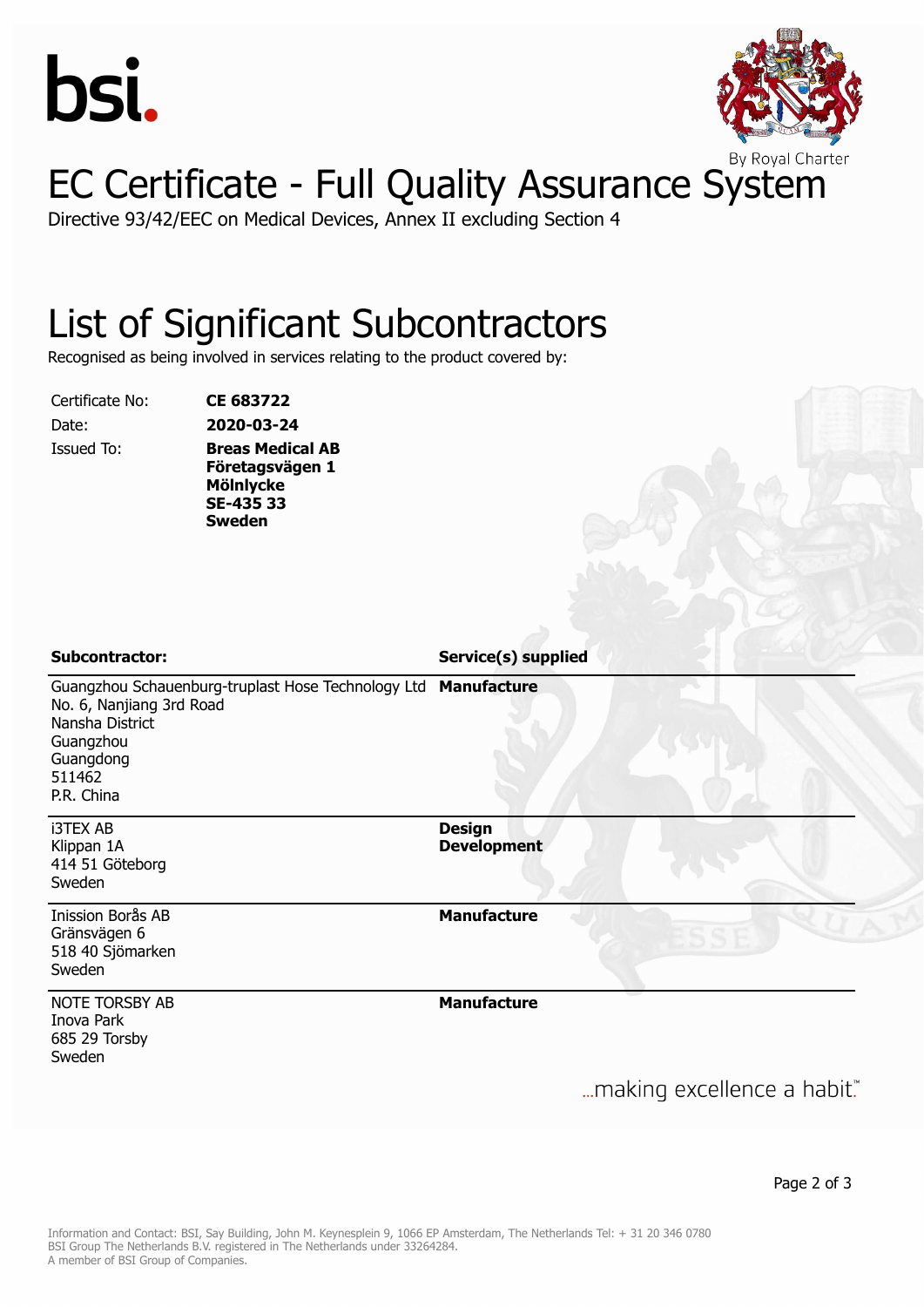



Directive 93/42/EEC on Medical Devices, Annex II excluding Section 4

#### List of Significant Subcontractors

Recognised as being involved in services relating to the product covered by:

Certificate No: **CE 683722**

Date: **2020-03-24** Issued To: **Breas Medical AB Företagsvägen 1 Mölnlycke SE-435 33 Sweden**

**Subcontractor: Service(s) supplied**

Plastiflex Group NV Beverlosesteenweg 99 3583 Paal-Beringen Belgium

Productos Urológos de Mexico S.A. de C.V. Cerrada Via de la Produccion No. 85 Parque Industrial Mexicali III Baja California CP 21397 Mexico

**Manufacture**

**Manufacture**

... making excellence a habit."

Page 3 of 3